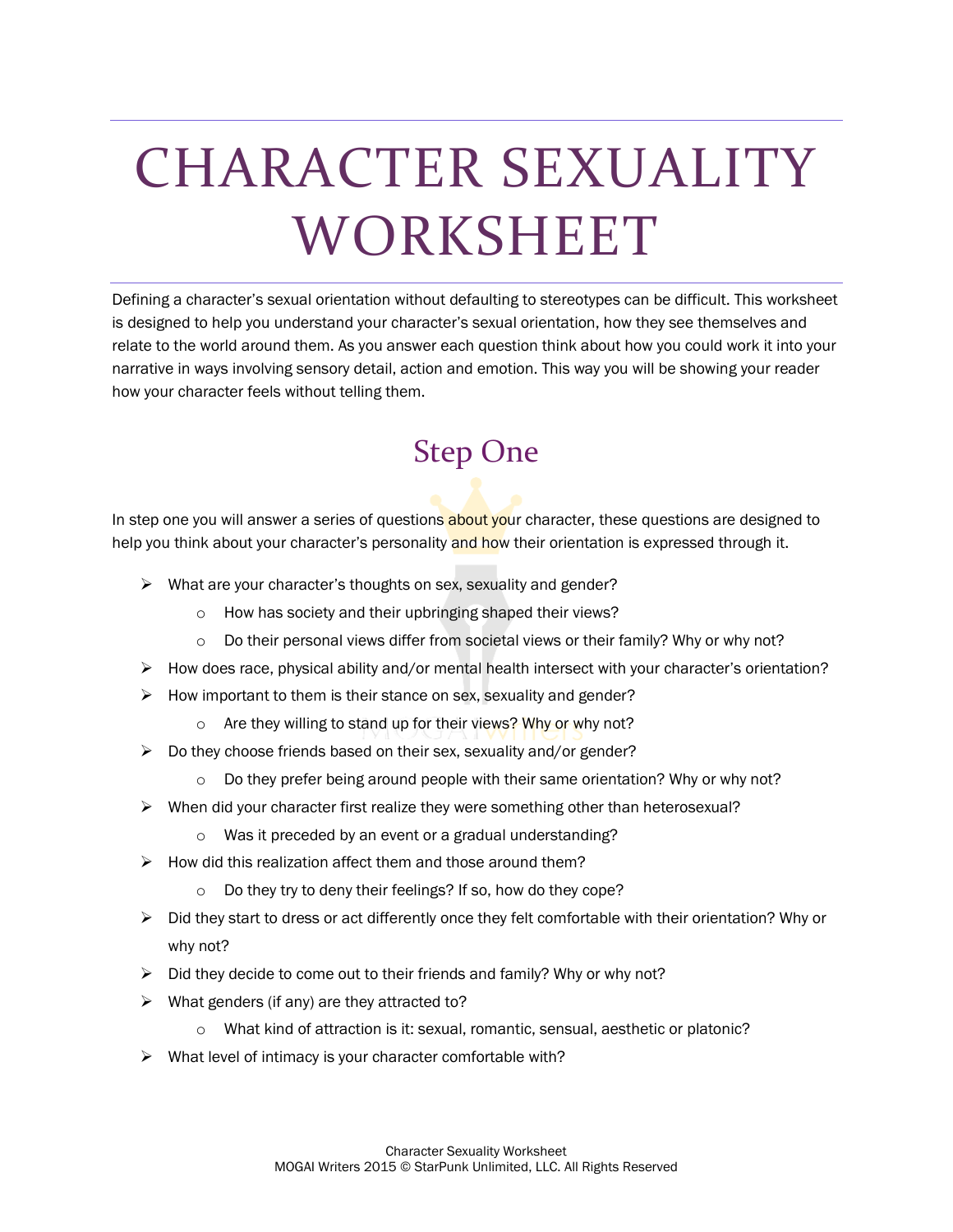- o Do they need high levels of non-sexual intimacy or an emotional connection before being attracted to a person?
- $\circ$  Do they enjoy hugging, kissing and cuddling but nothing more intimate?
- o Do they enjoy having romantic or sexual attraction to someone but have no desire to see it reciprocated?
- $\triangleright$  Do they enjoy sex and actively seek it out, or is it something they are ambivalent about or even find off-putting or repulsive?

### Step Two

All sexual orientations, including heterosexual, have various stereotypes, some more harmful than others. As with avoiding having your character's personality being stereotypical there are a few things to consider when writing someone of a different orientation. Most of these questions are not for your character, but for you. If you want to write an authentic character you will need to set aside any assumptions you might have about their sexuality.

- $\triangleright$  Do you personally identify as the same sexuality as your character?
	- $\circ$  If so how does your experience differ from others with your same orientation?
	- o Has race, physical ability or mental health had an impact on your identity?
- $\triangleright$  If you do not identify as the same orientation as your character do you have access to people who are or have you researched the orientation from a valid source\*?
- $\triangleright$  What assumptions do you have about this orientation?
	- o Are they valid? Why or why not?
- $\triangleright$  Does this character play a major role or are they simply part of the cast to fill a perceived quota?
- $\triangleright$  Does this character's plot arc end well? Why or why not? If not, is their orientation the reason why they cannot be happy?

#### Step Three

The last step is about identifying where on the spectrum your character falls. While many disagree about the use of labels, they can help those searching for people with similar experiences. Just like a book's genre, labels can help someone determine where they feel most comfortable.

The following flowcharts are not a comprehensive listing of types of orientations and are only provided to give you a starting point for your research. Many of these terms might be new to you and sometimes even within the community the definition varies. The terms used are ones most commonly used in the community. You can find more information and definitions a[t MOGAI Writers.](http://mogaiwriters.tumblr.com/)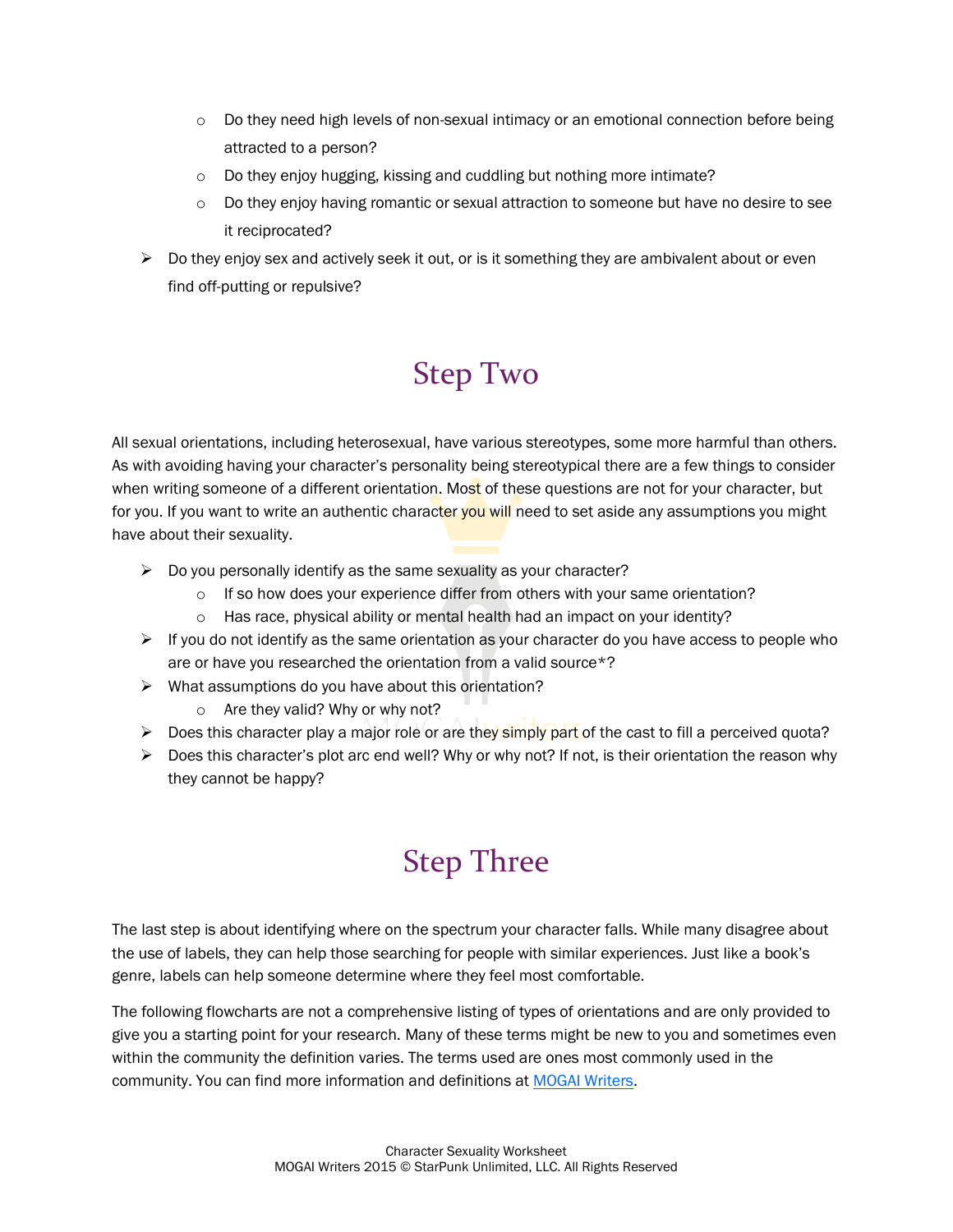## Character Sexuality Flowchart